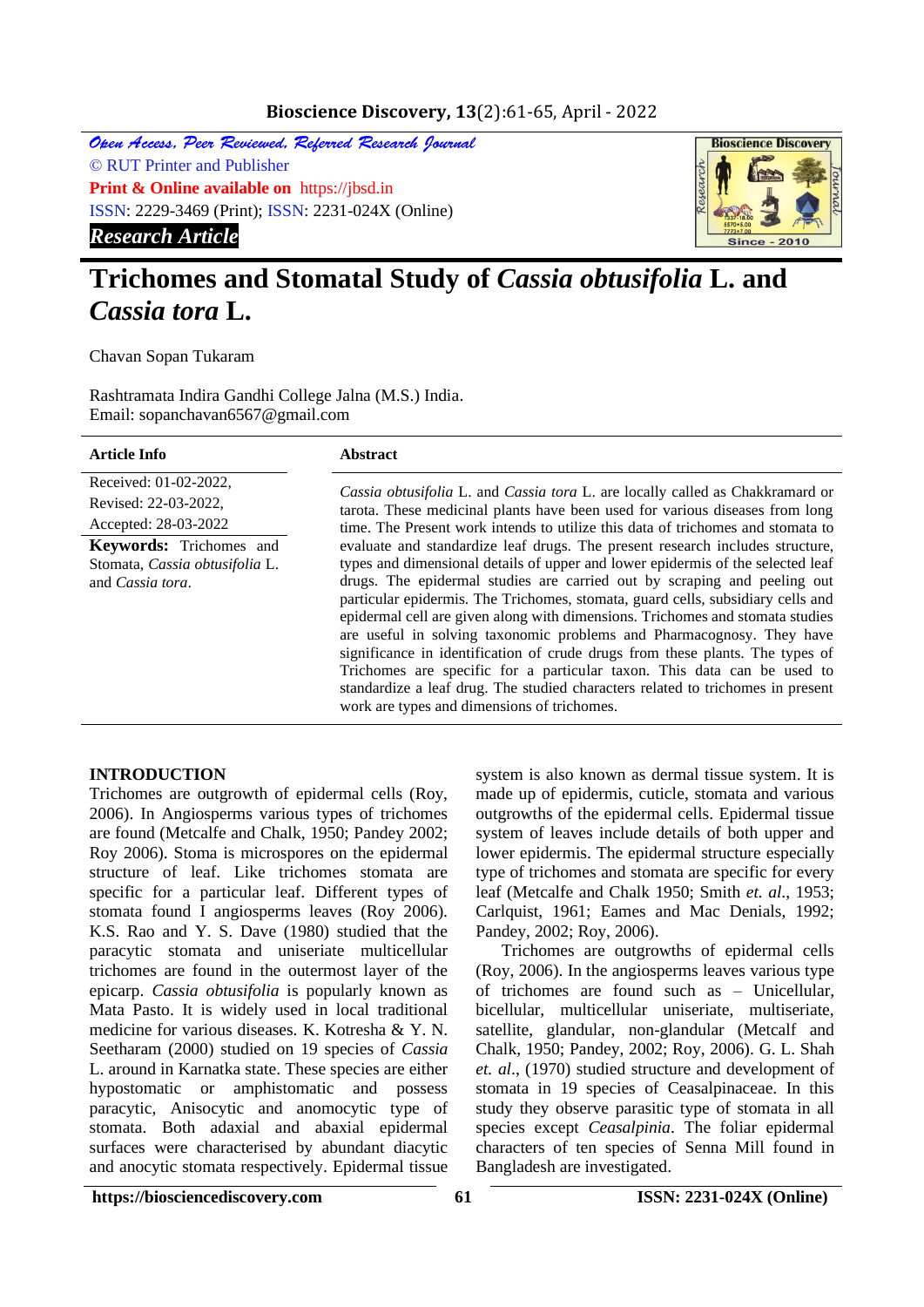Anisocytic, anomocytic, paracytic, tetracytic and haxacytic stomata are found across the species. Anisocytic and paracytic stomata are common in all species Ayesa Begum *et. al*. (2014). Comparative (quantitative and qualitative) studies of stomata of selected six medicinally viable species of *Cassia* L. Tripathi S., Mondal A. K. (2012).

# **Trichomes and Stomatal study:**

1) *Cassia obtusifolia*. Leaflet and stem appear Multicellular, uniseriate and non-glandular type of Trichomes. Trichomes length is 330 - 480 µ (range); average length is  $-405 \mu$ .). Trichomes are more prominent on lower surfaces and stem. The stomata are paracytic and amphistomatic, length and width of upper stomata  $14.85$  X  $5.77$   $\mu$ (average) and 13.20 X 4.95 to 16.50 X 6.60  $\mu$ (range). The average cell size of guard cells is  $(18.15 \text{ X } 4.95 \mu)$  and range between 16.50 X 3.30 to 19.80 X 6.6  $\mu$ . Subsidiary cells for upper and lower epidermis are similar size and shape. These cells are wavy in outline with irregular shape having average cell size  $21.45 \text{ X } 14.24 \mu$  and range between 19.80  $X$  13.80 to 23.10 X 14.685  $\mu$ . The average cell size 39.60 X 36.30µ, range (33.00 X 29.70 to 46.20 X  $42.90\mu$ ). The length and width of lower stomata is 23.10 X 8.25 µ (average) and 19.80 X 6.60 to 26.40 X 9.90 µ (range). The average cell size of guard cells is  $(31.35 \text{ X } 7.425 \mu)$  and range between  $(26.40$ X 6.60 to 36.30 X 8.25  $\mu$ ). Subsidiary cells are wavy in outline with irregular shape having average cell size 21.45 X 14.85  $\mu$  and range between 19.80  $X$  13.20 to 23.10  $X$  16.50 $\mu$ . The upper epidermal average cell size is  $41.25 \text{ X } 26.40 \mu$ , range (33.00 X) 19.80 to 49.50 X 33.00 µ). (Plate No. – 1and 2, Tables: 1 to 7).

2) *Cassia tora* **L.-** Leaflet as well as stem appears Multicellular, uniseriate, non-glandular type of Trichomes. Its length is  $-450 - 660 \mu$ . (Range); average length is  $-555 \mu$ . Trichomes are more prominent on lower surface as well as on stem. The stomata are paracytic and amphistomatic, length and width of upper stomata  $26.40 \times 5.77 \mu$ (average) and (23.10 X 4.95 to 29.70 X 6.60  $\mu$ ) (range). The average cell size of guard cells is  $(23.10 \text{ X } 5.77 \mu)$  and range between 19.80 X 4.95 to 26.40 X 6.60 µ. Subsidiary cells for upper and

lower epidermis are similar size and shape. These cells are wavy in outline with irregular shape having average cell size 52.80 X 19.80 µ and range between 49.50 X 16.50 to 56.10 X 23.10 µ. The average cell size 39.60 X 24.75 µ, range (33.00 X 19.80 to 46.20 X 29.70 µ). The length and width of lower stomata is  $23.10 \text{ X } 4.12 \mu$  (average) and 19.80 X 3.30 to 26.40X 4.95 µ (range). The average cell size of guard cells is  $26.40 \text{ X } 6.6 \mu$  and range between (23.10 X 4.95 to 29.70 X 8.26 µ). Subsidiary cells are wavy in outline with irregular shape having average cell size  $36.30 \text{ X}$  18.15  $\mu$  and range between 33.00 X 16.60 to 39.60 X 19.80 µ. The lower epidermal average cell size is 39.60 X 26.40 µ, range (33.00 X 19.80 to 46.20 X 33.00 µ). (Plate No.  $-$  1 and 2, Tables: 1 to 7).

# **Stomatal numbers and index**:

*Cassia obtusifolia* **L.:** - Leaflets shows following values of stomata - (leaflets being amphistomatic values for Stomatal number and Stomatal index are for upper and lower epidermis).

- i) Stomatal number for upper epidermis: Average value  $-50.8$ , Range  $-47$  to 55.
- ii) Stomatal number for lower epidermis: Average value  $-54.1$ , Range  $-48$  to 57.
- iii) Stomatal index for upper epidermis: Average value  $-26.25$ , Range  $-18.75$  to 31.25
- iv) Stomatal index for lower epidermis: Average value  $-23.688$ , Range  $-18.75$  to 26.66

*Cassia tora* **L**.:- Leaflets shows following values of stomata - (leaflets being amphistomatic values for Stomatal number and Stomatal index are for upper and lower epidermis).

- i) Stomatal number for upper epidermis: Average value  $-48.4$  Range  $-46$  to 52.
- ii) Stomatal number for lower epidermis: Average value  $-53.6$  Range  $-48$  to 58.

iii) Stomatal index for upper epidermis: - Average value – 33 96 8, Range - 23.70 to 41.66

iv) Stomatal index for lower epidermis: - Average value  $-32.97$  Range  $-25.00$  to 41.66.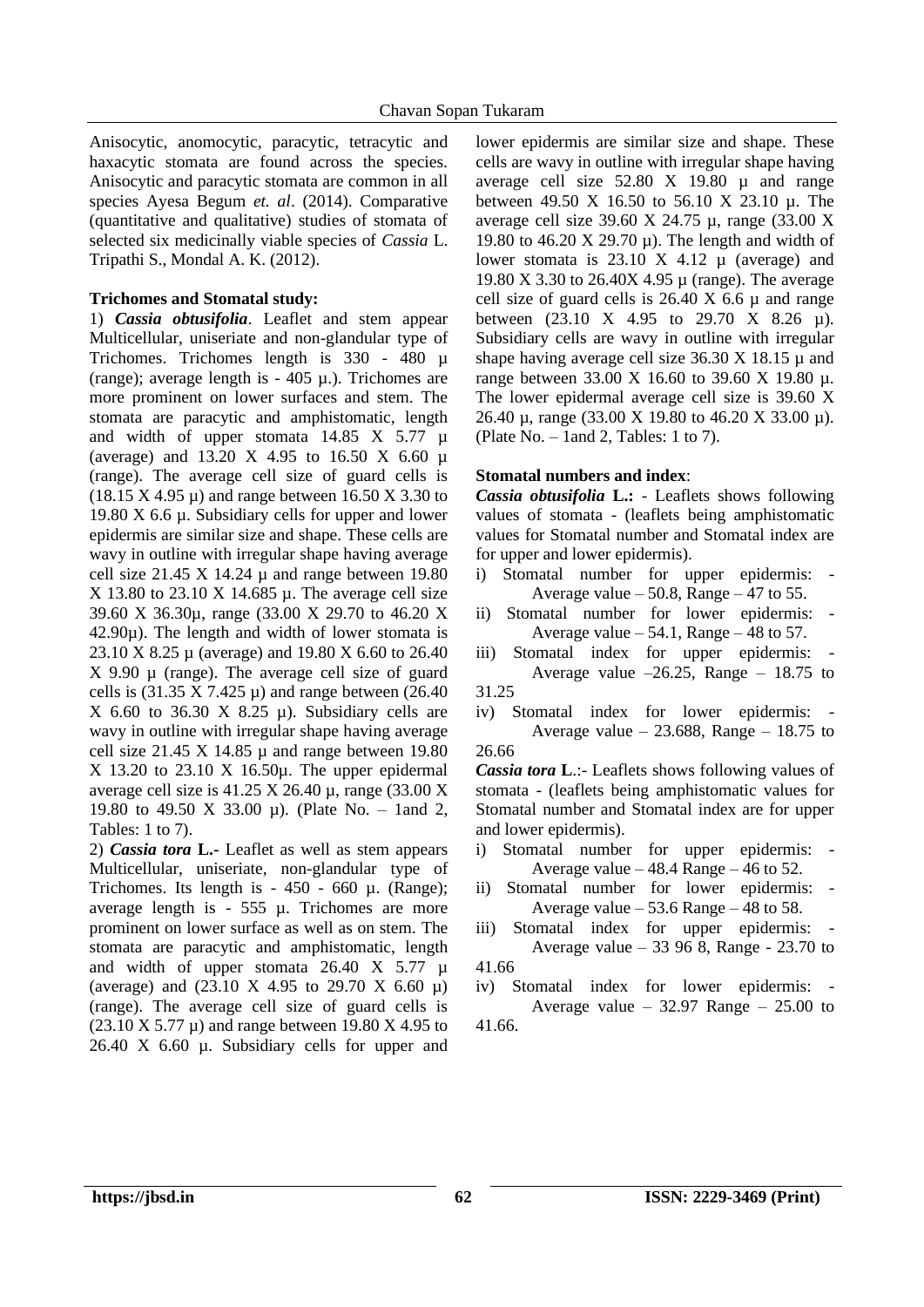# **Bioscience Discovery, 13**(2):61-65, April - 2022

| Sr.<br>No. | Name of the Plant Species | <b>Trichomes Types</b>             | Stomata types | Stomata presence |
|------------|---------------------------|------------------------------------|---------------|------------------|
|            | Cassia obtusifolia        | <b>Multicellular</b><br>uniseriate | Paracytic     | Amphistomatic    |
|            | Cassia tora               | Multicellular<br>uniseriate        | Paracytic     | Amphistomatic    |

# **Table No. 01. Types of trichomes and stomata of** *Cassia obtusifolia* **and** *Cassia tora*

# **Table No. 02**. **Stomatal Length of** *Cassia obtusifolia* **and** *Cassia tora*

| Sr.No. | Name of plants     | Upper stomata length |               | Lower stomata length |                |
|--------|--------------------|----------------------|---------------|----------------------|----------------|
|        |                    | Average              | Range         | Average              | Range          |
|        | Cassia obtusifolia | 14.85                | 3.20 to 16.50 | 21.45                | 19.80 to 23.50 |
|        | Cassia tora        | 26.40                | 3.10 to 29.70 | 23.10                | 19.80 to 26.40 |

Average and range are calculated by 02 diagrams – sign indicates absence of stomata as leaf leaflet is hypostomatic.

# **Table No. 03, Stomatal width (apices) of** *Cassia obtusifolia* **and** *Cassia tora*

| Sr.No. | Name of plants     | Upper stomata length |              | Lower stomata length |              |
|--------|--------------------|----------------------|--------------|----------------------|--------------|
|        |                    | Average              | Range        | Average              | Range        |
|        | Cassia obtusifolia | 5.77                 | 4.95 to 6.60 | 5.77                 | 4.95 to 6.60 |
|        | Cassia tora        | 5.77                 | 4.95 to 6.60 | 4.12                 | 3.30 to 4.95 |

Average and range are calculated by 02 diagrams – sign indicates absence of stomata as leaf or leaflet is hypostomatic.

### **Table No. 4. Guard cell Length of** *Cassia obtusifolia* **and** *Cassia tora*

| Sr.No. | Name of plants     | Upper stomatal length |                | Lower stomatal length |                |
|--------|--------------------|-----------------------|----------------|-----------------------|----------------|
|        |                    | Average               | Range          | Average               | Range          |
|        | Cassia obtusifolia | 18.15                 | 16.50 to 19.80 | 19.80                 | 16.50 to 23.10 |
|        | Cassia tora        | 23.10                 | 19.80 to 26.40 | 26.40                 | 23.10 to 29.76 |

Average and range are calculated by 02 diagrams – sign indicates absence of stomata as leaf or leaflet is hypostomatic.

### **Table No.05**, **Guard cell width of** *Cassia obtusifolia* **and** *Cassia tora*

| Sr.No. | Name of plants     | Upper stomatal length |              | Lower stomatal length |              |  |
|--------|--------------------|-----------------------|--------------|-----------------------|--------------|--|
|        |                    | Average               | Range        | Average               | Range        |  |
|        | Cassia obtusifolia | 4.95                  | 3.30 to 6.60 | 5.77                  | 4.95 to 6.60 |  |
|        | Cassia tora        | 5.77                  | 4.95 to 6.60 | 6.60                  | 4.95 to 8.25 |  |

Average and range are calculated by 02 diagrams – sign indicates absence of stomata as leaf or leaflet is hypostomatic

# **Table No. 06. Stomatal Index of** *Cassia obtusifolia* **and** *Cassia tora*

| Sr.No. | Name of plants     | Upper stomatal length |                | Lower stomatal length |                |
|--------|--------------------|-----------------------|----------------|-----------------------|----------------|
|        |                    | Average               | Range          | Average               | Range          |
|        | Cassia obtusifolia | 26.273                | 18.75 to 1.25  | 23.688                | 18.75 to 26.66 |
|        | Cassia tora        | 32.97                 | 23.77 to 41.66 | 33.678                | 25.00 to 41.06 |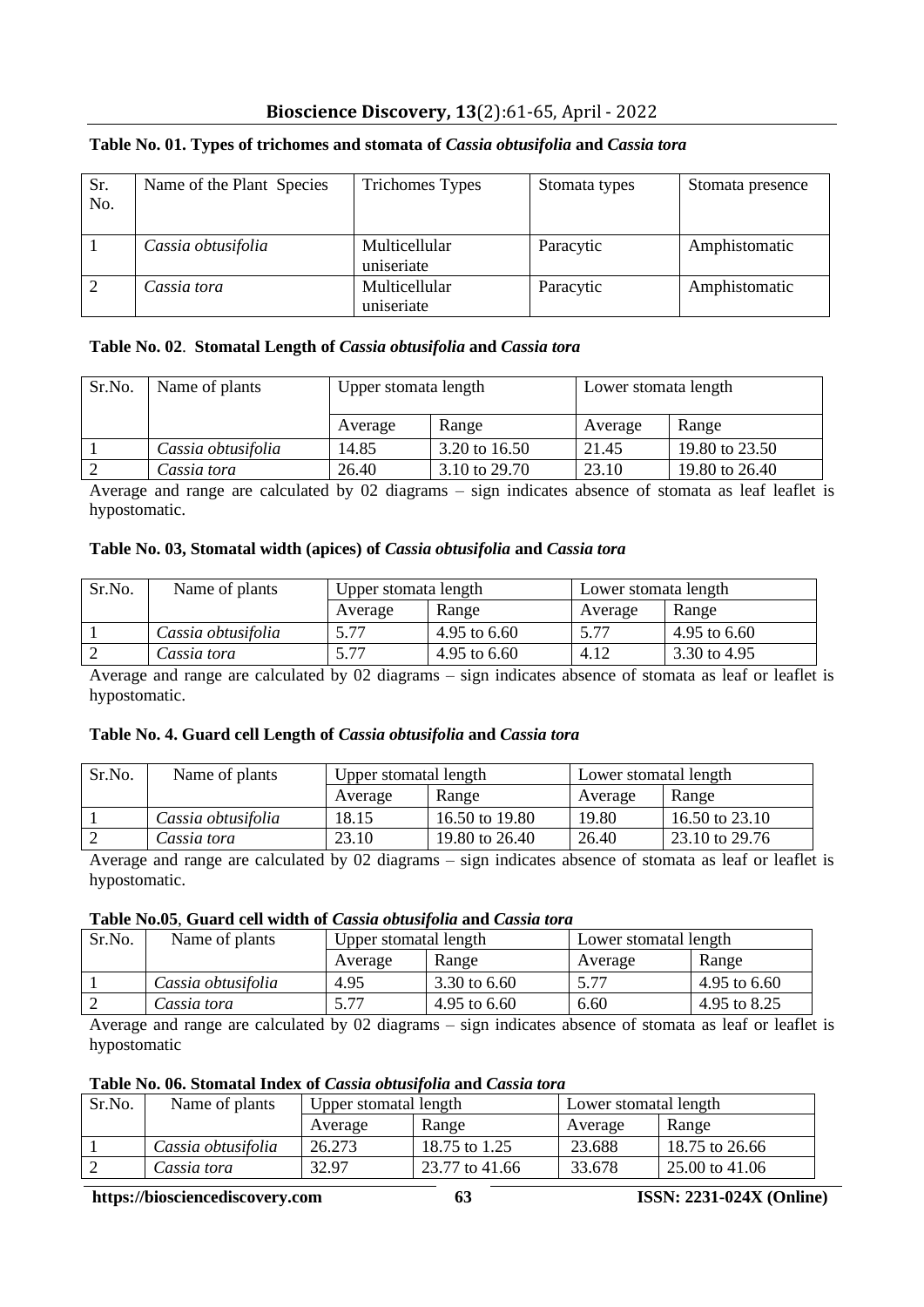Chavan Sopan Tukaram

Average and range are calculated by 02 diagrams – sign indicates absence of stomata as, leaf or leaflet is hypostomatic.

| Table No. 07. Stomatal Number of Cassia obtusifolia and Cassia tora |  |  |  |
|---------------------------------------------------------------------|--|--|--|
|---------------------------------------------------------------------|--|--|--|

| Sr.No. | Name of plants     | Upper stomatal length |          | Lower stomatal length |          |
|--------|--------------------|-----------------------|----------|-----------------------|----------|
|        |                    | Average               | Range    | Average               | Range    |
|        | Cassia obtusifolia | 50.8                  | 47 to 55 | 54.1                  | 48 to 58 |
|        | Cassia tora        | 48.4                  | 46 to 52 | 53.6                  | 48 to 58 |

Average and range are calculated by 02 diagrams – Sign indicates absence of stomata as leaf or leaflet is hypostomatic.

|              | Plate No. 1 |              |                          |
|--------------|-------------|--------------|--------------------------|
| $\mathsf{a}$ | $\mathbf b$ | $\mathbf C$  | $\rm{d}$                 |
| $\epsilon$   | f           | $\mathbf{g}$ | $\, {\bf h}$<br>$0.1$ mm |

Trichome: Cassia obtusifolia (a b c d), Cassia tora (e f g h)

 $\mathtt 1$